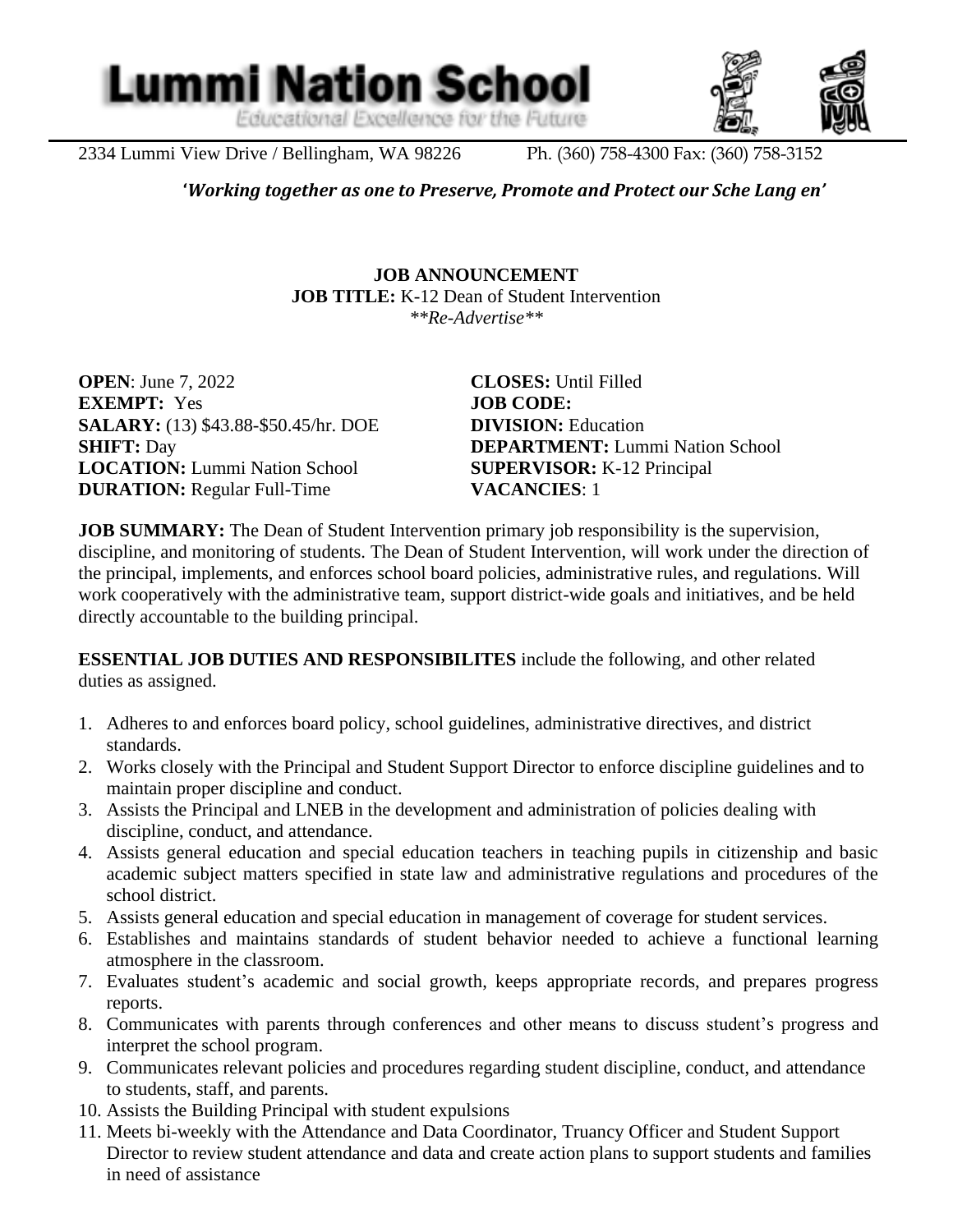- 12. Work closely with the Attendance and Data Coordinator to monitor student attendance, intervene when necessary and collaborate with LIBC's juvenile court system when necessary
- 13. Assists the Principal with daily administrative duties as assigned
- 14. Works with and assists faculty in the development of effective classroom discipline and organization.
- 15. Maintains an effective and safe school environment.
- 16. Prepares required reports and paperwork such as discipline reports, suspension reports, expulsion paperwork, discrimination complaints, injury reports, parent communications, and other paperwork as assigned.
- 17. Assists the administrative team in the development of an instructional budget each year.
- 18. Works as a team member to meet the system-wide needs of the district.
- 19. Assists in supervision of special events.
- 20. Support the development of student achievement reports and disseminate to community members and tribal officials as requested
- 21. Identifies student needs and cooperates with other professional staff members in assessing and helping to identify students learning needs.
- 22. Maintain the LNS operation record management systems with current attendance, discipline, parent contacts, assessment data, etc.
- 23. Serve as student advisor on school activities with involvement of parents and community members on matters specifically related to school issues.
- 24. Develop and implement incentive programs to enhance student attendance, student discipline and parent involvement as needed.
- 25. Maintain ongoing meetings with the supervisor regarding the student progress and other issues based on standards in place.
- 26. Performs other duties as assigned by the Building Principal or District Administrator.

# **MINIMUM QUALIFICATIONS:**

- Washington State Certification in P-12 School Principal certification is *preferred* and/or currently enrolled in an Educational Leadership program and in good standing.
- Must have a MA (Masters) in Education or related field.
- 3 year's work experience as a classroom teacher
- Experience working within the Lummi Community with high-risk youth and families in supplying community support services/referrals; *preferred*
- Must possess a valid Washington State Driver's license and meet eligibility requirements for tribal insurance.
- Lummi/Native American/Veteran preference policy applies.

# **KNOWLEDGE, ABILITIES AND SKILLS:**

- Professional experience in a leadership role; *preferred*
- Strong leadership skills and personal drive
- Demonstrated ability to coordinate projects and tasks closely with supervisor and follow prioritized task lists as well as manage multiple assignments simultaneously.
- Ability to use complex problem-solving skills to solve problems creatively and successfully.
- Must possess relevant and effective communication, personnel organizational skills relevant to maintaining effective departmental relations.
- Passion for Native American children and their families
- Ability to implement and assess programs to improve educational achievement
- Ability to build partnerships with community organizations, staff, parents, and community
- Commitment to technological advancement
- Familiarity with various educational models
- Strategic planning experience
- Strong communication skills both verbal and written